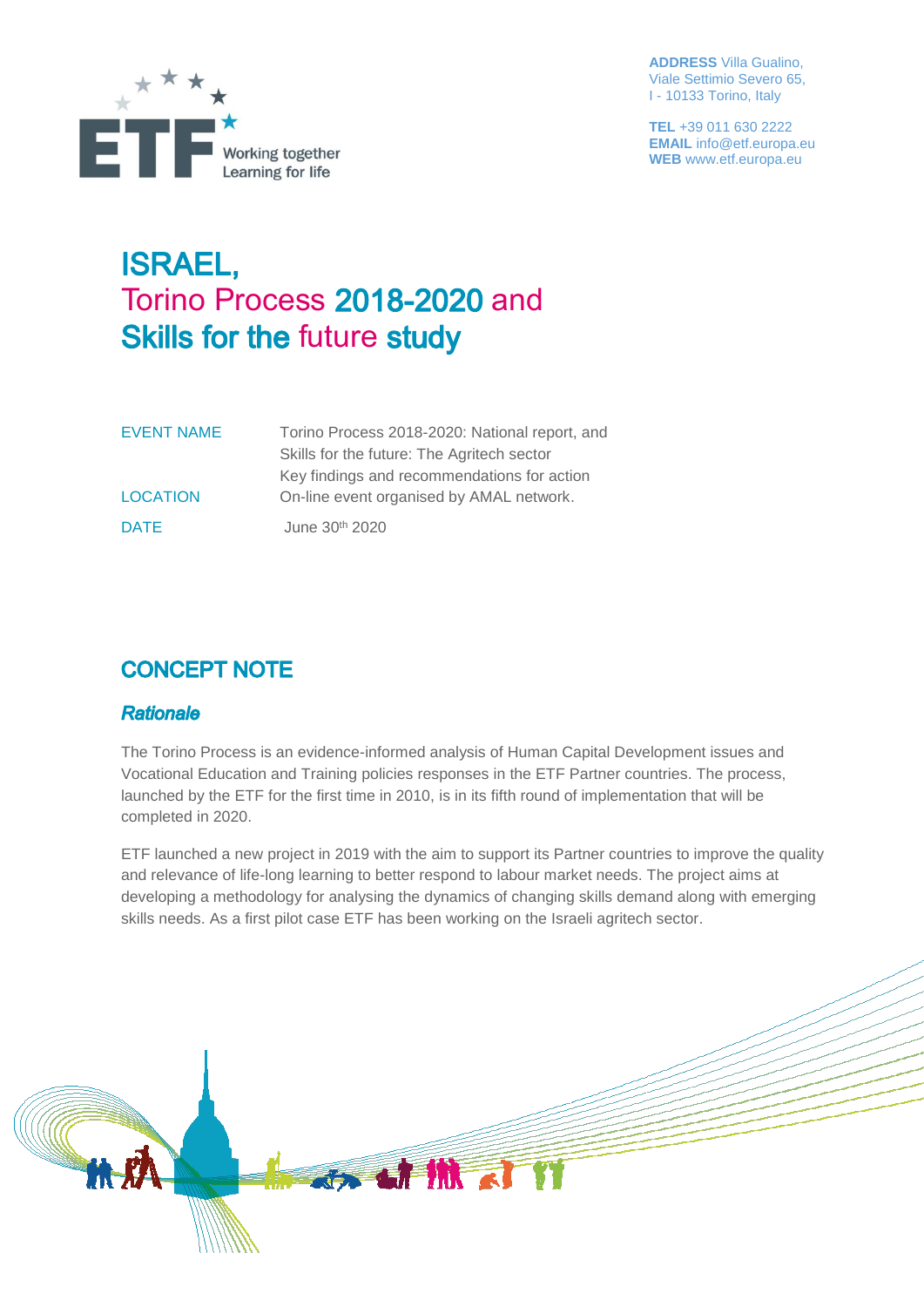

There is a clear link between the two studies as in a sense the Skills for the future methodology adresses one of the main issues emerged in the TRP analysis, i.e. how the Israeli TVET system can better adress the skills needs expressed by the very dynamic national labour market.

#### **Objectives of the workshop**

Following the production of the Torino Process national report and the Skills for the future methodology development and testing, this workshop will have the primary objective to present and disseminate key findings and recommendations.

Specific objectives of the workshop are the following

- Share with participants the key findings and recommendations of the Torino Process National Report and of the Skills for the Future Study
- Identify and agree specific actions to address the recommendations both in terms of short quick-wins and longterm actions)

The expected outcome is the dissemination of the findings and recommendations and the identification of agreed set of strategic and concrete action-oriented recommendations for Israeli authorities and institutions. Such recommendations can as well inform the policy dialogue between Israel and the European Union and the definition of future cooperation programmes.